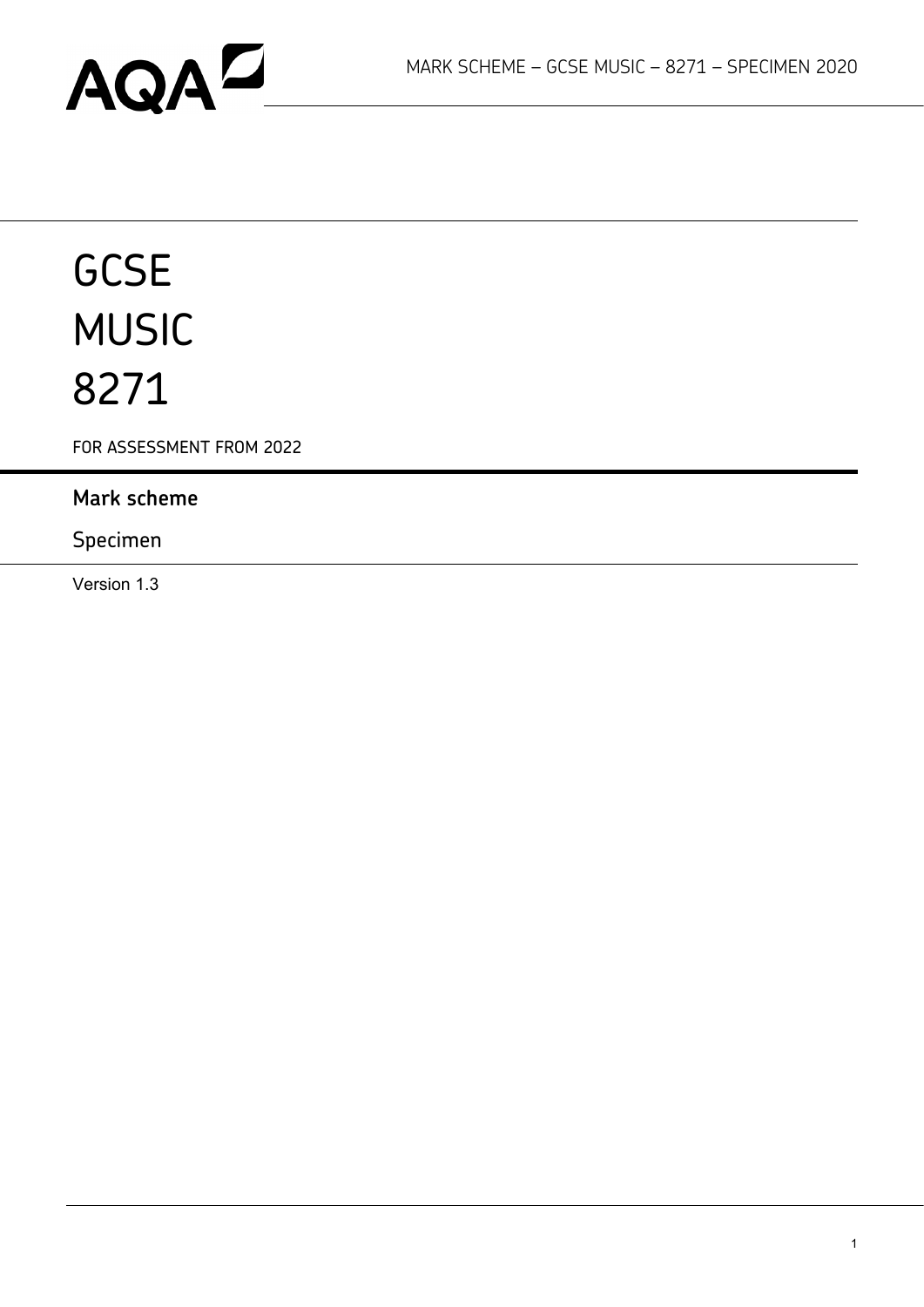Mark schemes are prepared by the Lead Assessment Writer and considered, together with the relevant questions, by a panel of subject teachers. This mark scheme includes any amendments made at the standardisation events which all associates participate in and is the scheme which was used by them in this examination. The standardisation process ensures that the mark scheme covers the students' responses to questions and that every associate understands and applies it in the same correct way. At preparation for standardisation each associate analyses a number of students' scripts. Alternative answers not already covered by the mark scheme are discussed and legislated for. If, after the standardisation process, associates encounter unusual answers which have not been raised they are required to refer these to the Lead Assessment Writer.

It must be stressed that a mark scheme is a working document, in many cases further developed and expanded on the basis of students' reactions to a particular paper. Assumptions about future mark schemes on the basis of one year's document should be avoided; whilst the guiding principles of assessment remain constant, details will change, depending on the content of a particular examination paper.

Further copies of this mark scheme are available from aqa.org.uk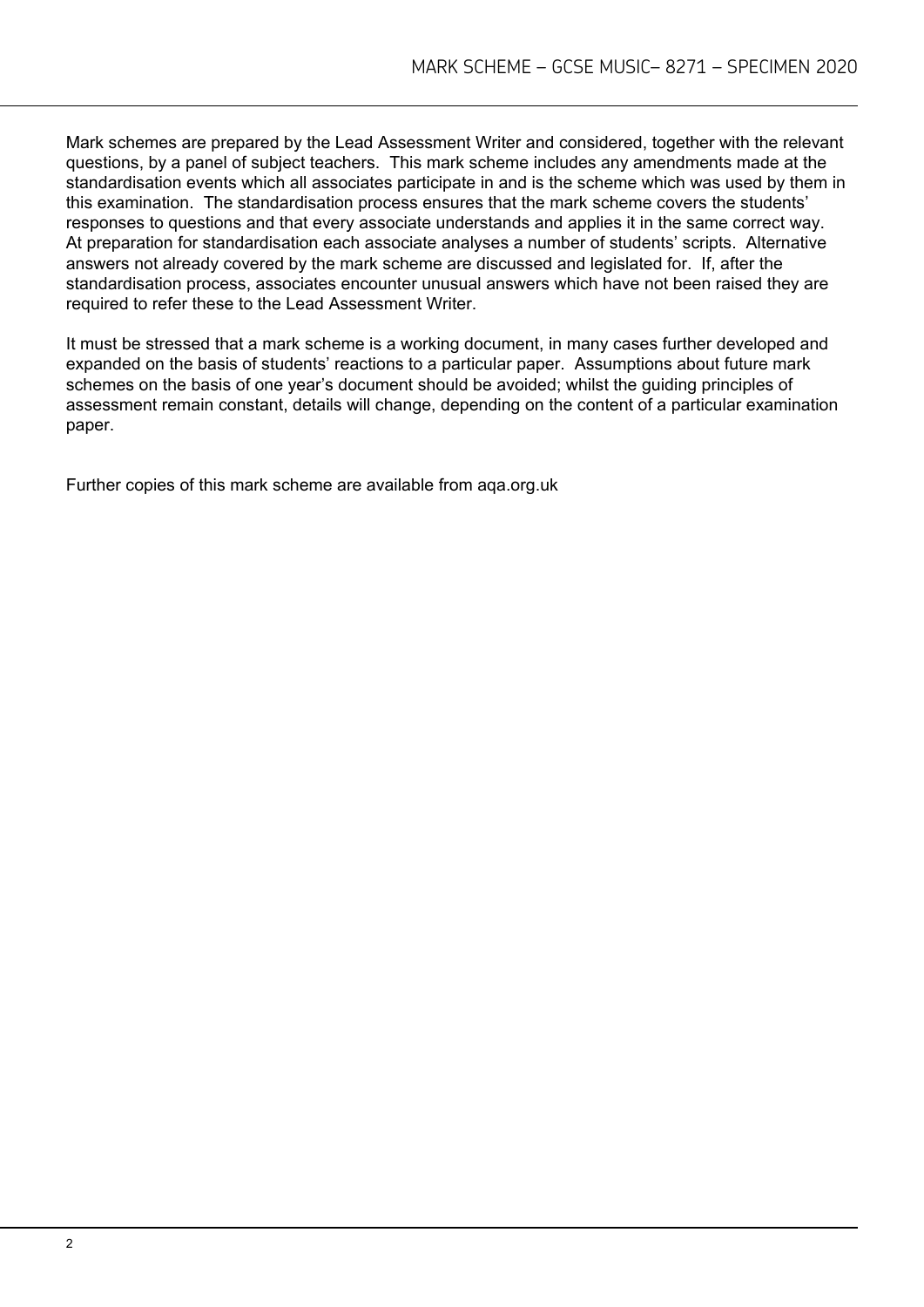#### Level of response marking instructions

Level of response mark schemes are broken down into levels, each of which has a descriptor. The descriptor for the level shows the average performance for the level. There are marks in each level.

Before you apply the mark scheme to a student's answer read through the answer and annotate it (as instructed) to show the qualities that are being looked for. You can then apply the mark scheme.

#### Step 1 Determine a level

Start at the lowest level of the mark scheme and use it as a ladder to see whether the answer meets the descriptor for that level. The descriptor for the level indicates the different qualities that might be seen in the student's answer for that level. If it meets the lowest level then go to the next one and decide if it meets this level, and so on, until you have a match between the level descriptor and the answer. With practice and familiarity you will find that for better answers you will be able to quickly skip through the lower levels of the mark scheme.

When assigning a level you should look at the overall quality of the answer and not look to pick holes in small and specific parts of the answer where the student has not performed quite as well as the rest. If the answer covers different aspects of different levels of the mark scheme you should use a best fit approach for defining the level and then use the variability of the response to help decide the mark within the level, ie if the response is predominantly level 3 with a small amount of level 4 material it would be placed in level 3 but be awarded a mark near the top of the level because of the level 4 content.

#### Step 2 Determine a mark

Once you have assigned a level you need to decide on the mark. The descriptors on how to allocate marks can help with this. The exemplar materials used during standardisation will help. There will be an answer in the standardising materials which will correspond with each level of the mark scheme. This answer will have been awarded a mark by the Lead Examiner. You can compare the student's answer with the example to determine if it is the same standard, better or worse than the example. You can then use this to allocate a mark for the answer based on the Lead Examiner's mark on the example.

You may well need to read back through the answer as you apply the mark scheme to clarify points and assure yourself that the level and the mark are appropriate.

Indicative content in the mark scheme is provided as a guide for examiners. It is not intended to be exhaustive and you must credit other valid points. Students do not have to cover all of the points mentioned in the Indicative content to reach the highest level of the mark scheme.

An answer which contains nothing of relevance to the question must be awarded no marks.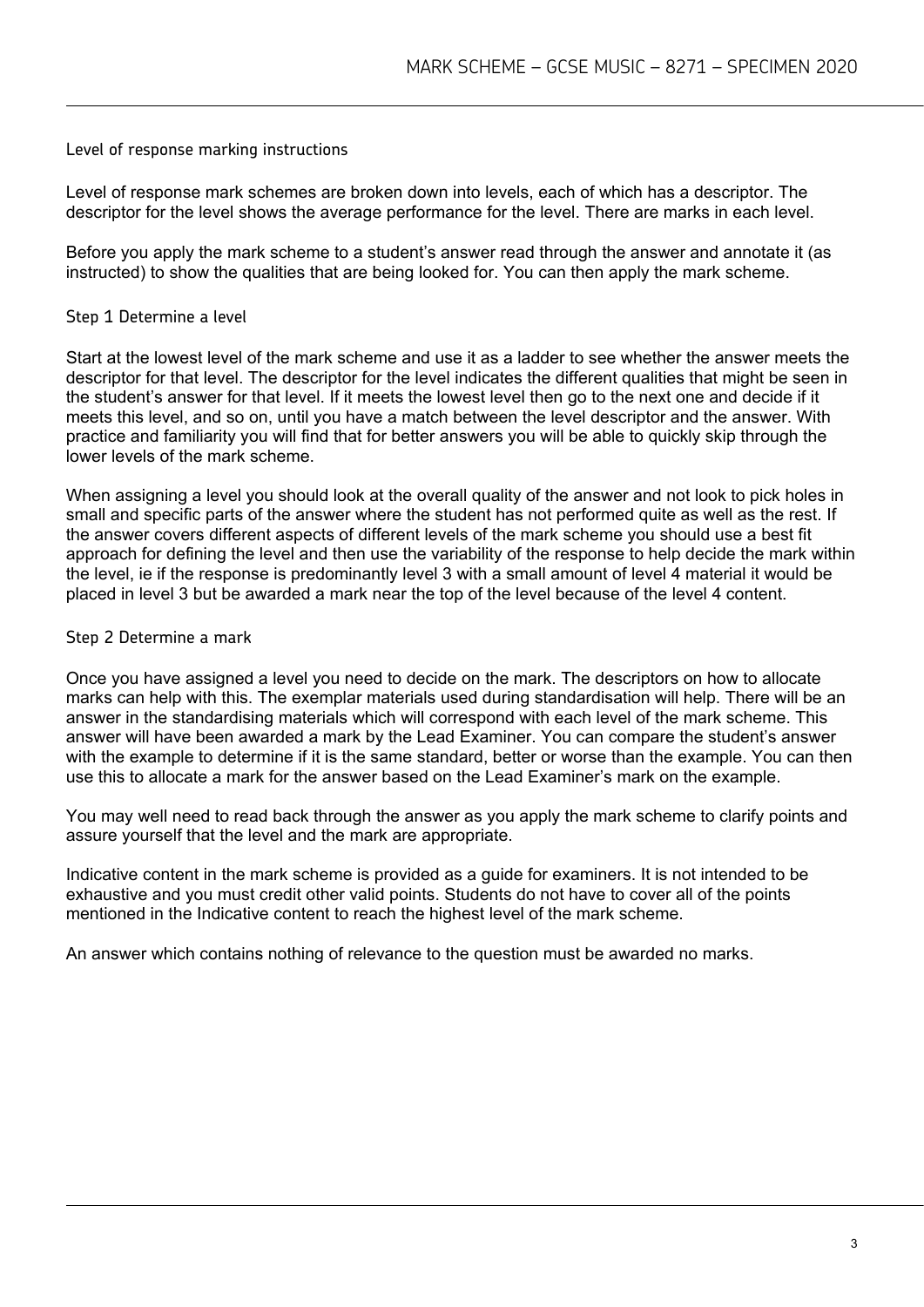| <b>Section A: Listening</b>                                          | 60 minutes | 68 marks |
|----------------------------------------------------------------------|------------|----------|
| Please note that Section A has been removed due to copyright expiry. |            |          |
| <b>Section B: Contextual understanding</b>                           | 30 minutes | 28 marks |

#### Answer **Question 9**

Question 9: M*ozart Clarinet Concerto in A major, 3rd movement, Rondo*

| Ques'n | Part           | <b>Marking guidance</b>                                                                                                                                                                          | <b>Total</b><br>marks |
|--------|----------------|--------------------------------------------------------------------------------------------------------------------------------------------------------------------------------------------------|-----------------------|
| 9      | $\mathbf{1}$   | This piece of music is written for the clarinet. Identify two other<br>woodwind instruments used in Clarinet Concerto in A major, 3rd<br>movement, Rondo.<br>Flute(s)<br>$\bullet$<br>Bassoon(s) | 2                     |
| 9      | $\overline{2}$ | The first two notes in the clarinet in A part are written as E and F.<br>What is the actual sounding pitch of these notes?<br>Written E sounds as C#<br>Written F sounds as D                    | 2                     |
| 9      | 3              | Identify two other keys into which Clarinet Concerto in A major,<br>3rd movement, Rondo modulates, after the opening key of A major.<br>Any two of:<br>E major<br>F# minor<br>D major<br>A minor | 2                     |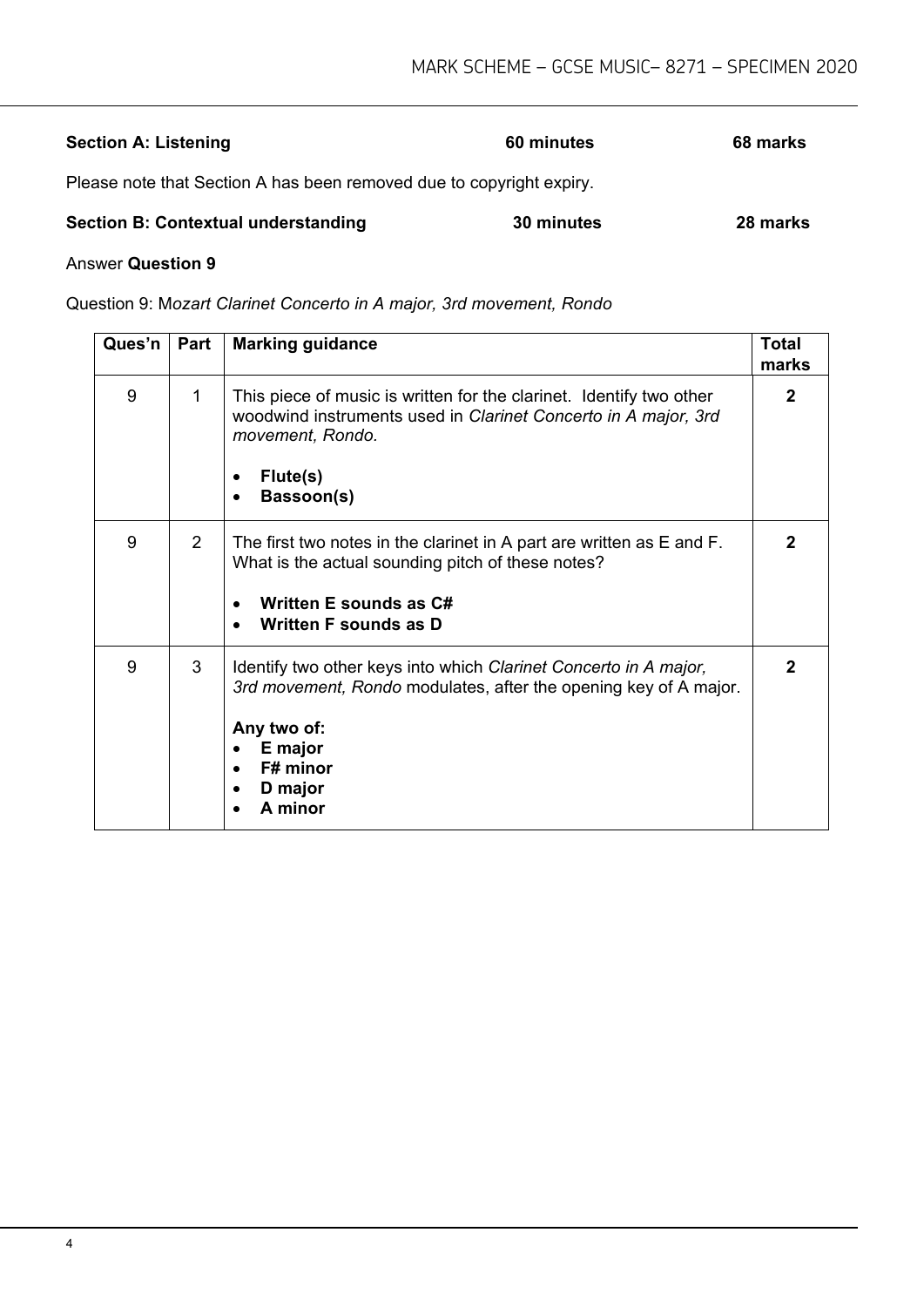| Ques'n | Part           | <b>Marking guidance</b>                                                                                                                                                                                                                                                                                                                                                                                                                                                                                                                      | <b>Total</b><br>marks |
|--------|----------------|----------------------------------------------------------------------------------------------------------------------------------------------------------------------------------------------------------------------------------------------------------------------------------------------------------------------------------------------------------------------------------------------------------------------------------------------------------------------------------------------------------------------------------------------|-----------------------|
| 9      | $\overline{4}$ | Explain how Mozart has used dynamics, harmony, rhythm and/or<br>sonority (timbre) to create a sense of 'balance' in Clarinet Concerto<br>in A major, 3rd movement, Rondo.                                                                                                                                                                                                                                                                                                                                                                    | 8                     |
|        |                | <b>Dynamics</b>                                                                                                                                                                                                                                                                                                                                                                                                                                                                                                                              |                       |
|        |                | There is a balance of 'forte' and 'piano' passages with crescendos<br>to bring excitement.<br>There is a balance between the orchestra and the soloist, so the<br>solo part is never over whelmed.                                                                                                                                                                                                                                                                                                                                           |                       |
|        |                | <b>Harmony</b><br>Predominantly primary chords are used which give a strong stable<br>background but with the added excitement of chromatic notes,<br>added sevenths and an added minor 9th.<br>Uses feminine endings – cadences going strong to weak<br>(dissonance on the beat, which resolves off the beat)<br>Cadences used regularly at the end of phrases.                                                                                                                                                                             |                       |
|        |                | Rhythm<br>Rhythmic balance both in phrases and in the<br>melody/accompaniment is clear.<br>Semiquavers are mostly in the clarinet part melody, so that the<br>soloist stands out.<br>There are some passages of regular, repeated semiquavers in the<br>string accompaniment.<br>Balancing out the semiquaver passages are more lyrical sections<br>where mainly crotchet and quaver patterns are used.<br>Accompaniment parts balance the soloist rhythmically being either<br>sustained, longer notes or repeated quavers.                 |                       |
|        |                | <b>Sonority/Timbre</b><br>Prominence is given to the soloist but there are also some (tutti)<br>orchestral passages giving a sense of balance.<br>The clarinet has varied articulation - staccato and legato.<br>The full range of the instrument is used from written F below middle<br>C to G written two and a half octaves above middle C.<br>The use of the chalumeau register.<br>The roles of orchestra and soloist are well defined and give<br>balance.<br>String techniques used are arco, double and triple stopping,<br>tremolo. |                       |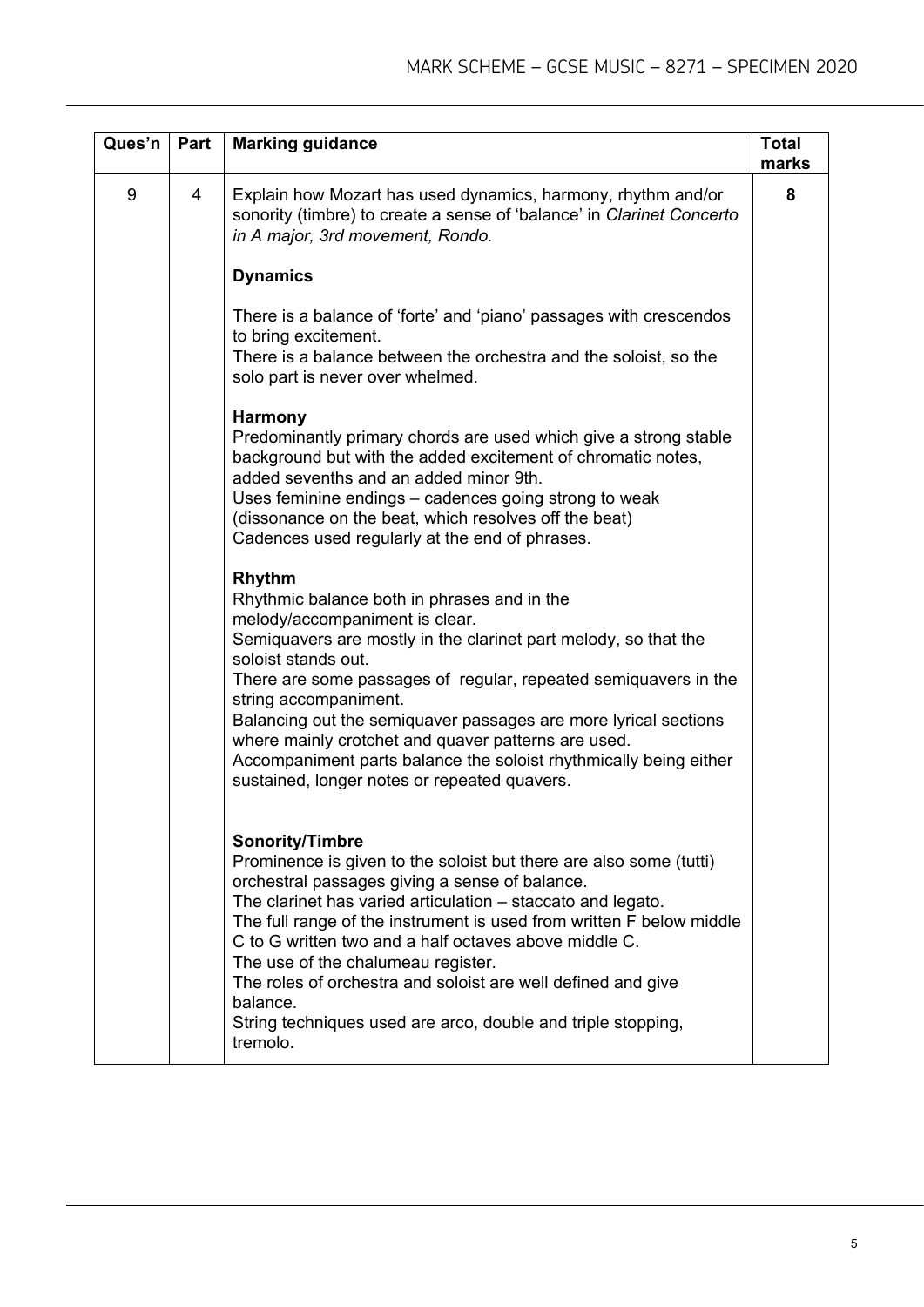| Ques'n | Part | <b>Marking guidance</b>                                                                                                                                                                                                                                                                                                                                                                                              | <b>Total</b><br>marks |
|--------|------|----------------------------------------------------------------------------------------------------------------------------------------------------------------------------------------------------------------------------------------------------------------------------------------------------------------------------------------------------------------------------------------------------------------------|-----------------------|
| 10     | 1    | Identify two harmonic features in the verse of the song Little Shop<br>of Horrors which starts with the lyric 'Shing-a-ling'.<br>Any two of:<br>verse starts in subdominant key (C major)<br>6th chords<br>C6 chord<br>$\bullet$<br>G6 chord<br>6ths chord used for two bars<br>D chord used for almost six complete bars<br>$\bullet$<br>Am7 chord for just over three complete bars<br>$\bullet$<br>D7 final chord | $\mathbf{2}$          |
| 10     | 2    | Identify two ways in which the drum kit is used in the 'Prologue'<br>from the start to just before the lyric 'On the 21st day of the month<br>of September'.<br>Any two of:<br>roll/trill (on toms) to start<br>cymbal rolls<br>$\bullet$<br>dotted rhythms<br>$\bullet$<br>sf (and also sfzp)<br>crescendo<br>$\bullet$<br>decrescendo/diminuendo                                                                   | $\mathbf{2}$          |
| 10     | 3    | Identify the two time signatures used in 'Feed me'.<br>allow one only of 44/C or 22/C<br>allow one only of 6/8 or 12/8<br>$\bullet$                                                                                                                                                                                                                                                                                  | $\mathbf{2}$          |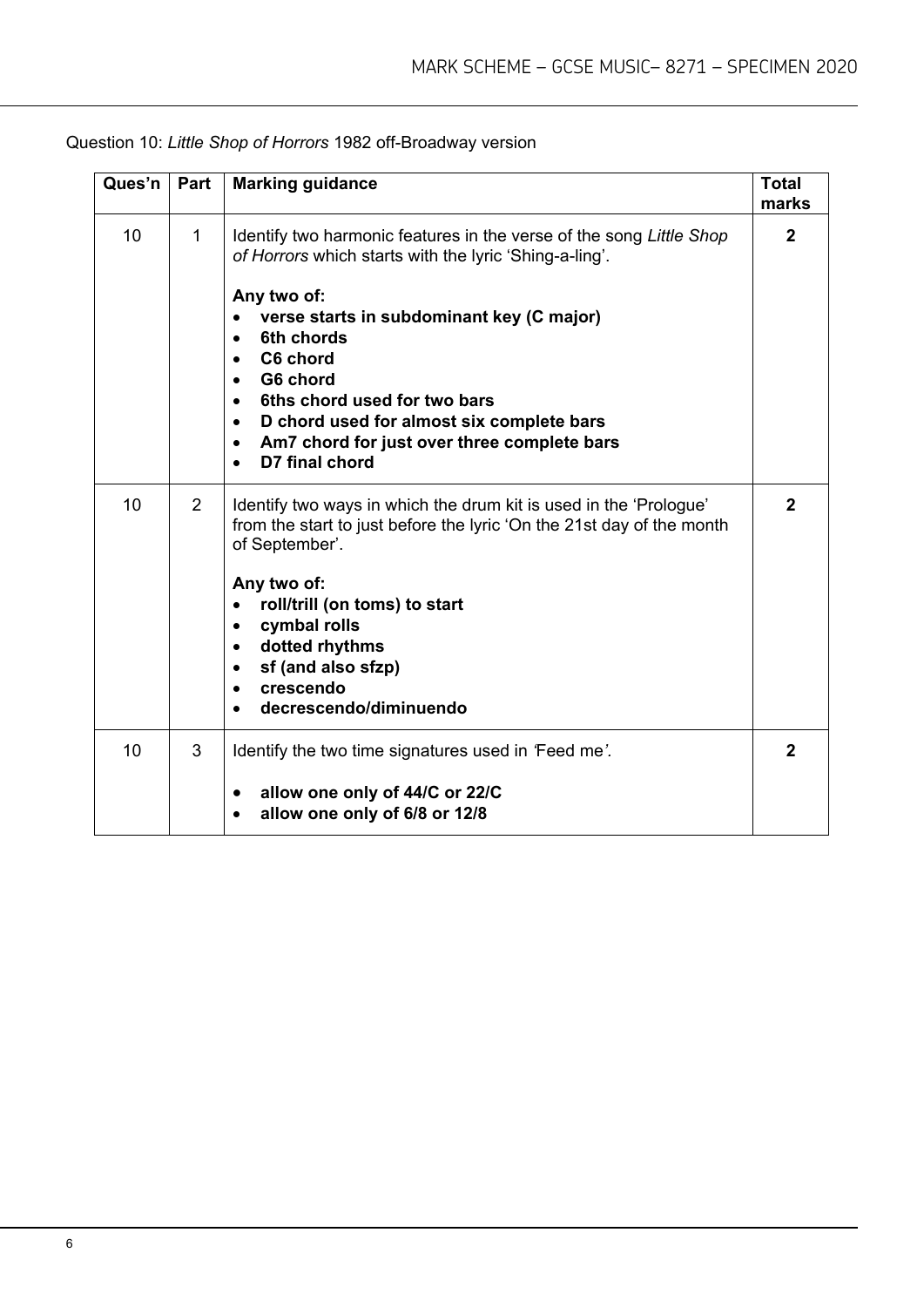| Ques'n | Part           | <b>Marking guidance</b>                                                                                                                                                                                                                                                                                                                                                                                                                                      | <b>Total</b><br>marks |
|--------|----------------|--------------------------------------------------------------------------------------------------------------------------------------------------------------------------------------------------------------------------------------------------------------------------------------------------------------------------------------------------------------------------------------------------------------------------------------------------------------|-----------------------|
| 10     | $\overline{4}$ | <b>Indicative content</b><br>Extended responses could include the following:                                                                                                                                                                                                                                                                                                                                                                                 | 8                     |
|        |                | <b>Harmony</b><br>the chords ascend chromatically at the start of the verse Dm,<br>Eb, Em7b5<br>rate of harmonic change is faster in the chorus - chord change<br>٠<br>per bar<br>wider range of chords used in the chorus Dm, E7, A7, Bb, C, A7<br>$\bullet$<br>chorus uses 7 <sup>th</sup> chords<br>$\bullet$                                                                                                                                             |                       |
|        |                | <b>Melody</b><br>two bar phrases<br>(mainly) conjunct writing<br>$\bullet$<br>quaver rest in the vocal line is a characteristic feature<br>$\bullet$<br>(generally) rising phrases<br>$\bullet$<br>auxillary notes on 'you' and 'adopt'<br>$\bullet$<br>chorus uses higher register than the verse<br>$\bullet$<br>chorus has descending sequences ('words with the ring of fate'<br>$\bullet$<br>/'say you'll incorporate')<br>chorus is more disjunct<br>٠ |                       |
|        |                | <b>Rhythm</b><br>anacrusis start<br>$\bullet$<br>(mainly) regular rhythms in the verse<br>$\bullet$<br>crotchet notes at the start of the chorus<br>$\bullet$<br>minims and a semibreve used on 'ate with me'<br>syncopation in chorus                                                                                                                                                                                                                       |                       |
|        |                | <b>Tonality</b><br>minor key (D minor)<br>verse and chorus start in the same key                                                                                                                                                                                                                                                                                                                                                                             |                       |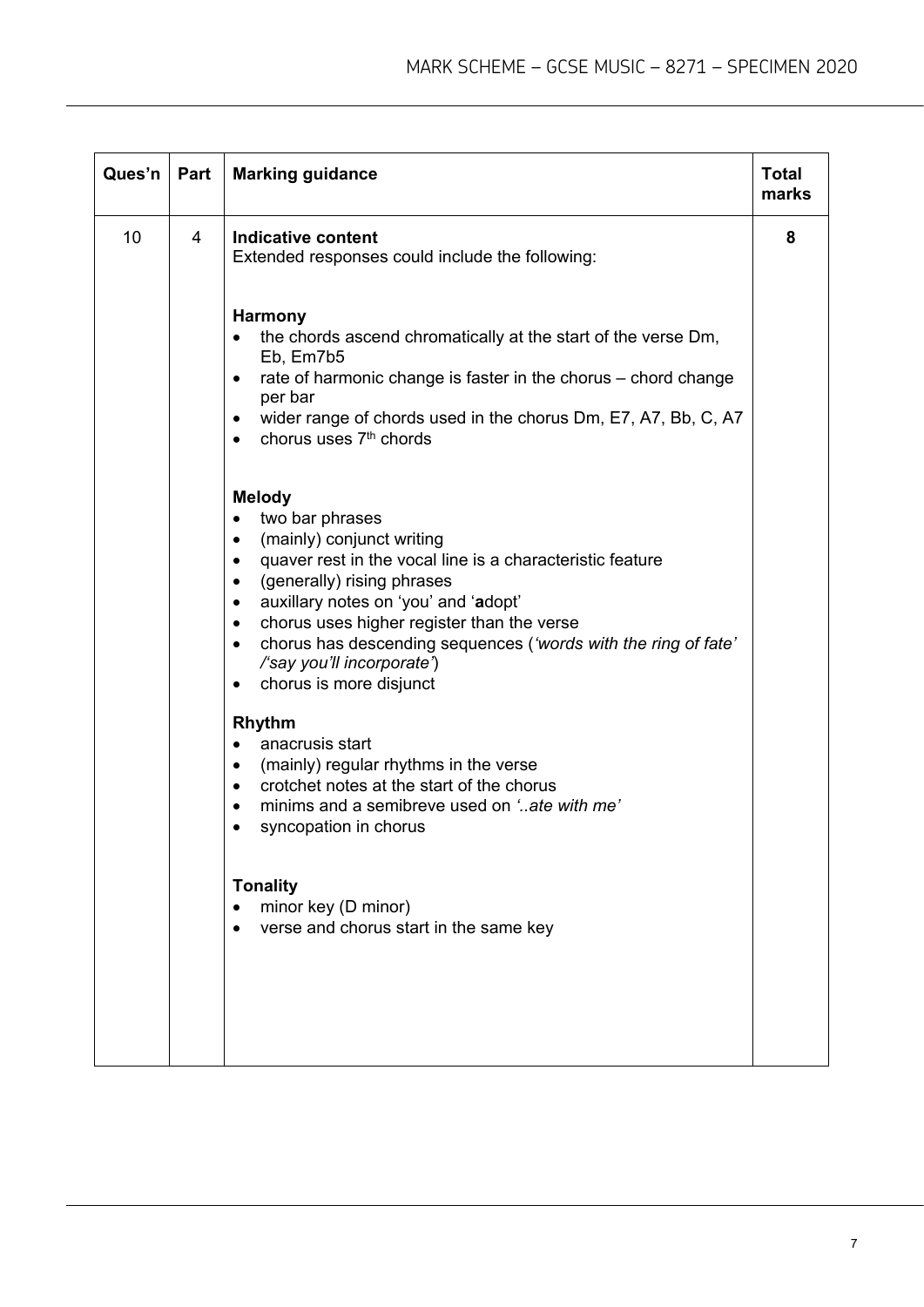| Ques'n | Part           | <b>Marking guidance</b>                                                                                                                                                                                                                                                     | <b>Total</b><br>marks |
|--------|----------------|-----------------------------------------------------------------------------------------------------------------------------------------------------------------------------------------------------------------------------------------------------------------------------|-----------------------|
| 11     | 1              | Identify two different instruments used in the horn section of 'You<br>Can Call Me Al'.<br>Any two of:<br>baritone sax<br>bass sax<br>trumpet<br>trombone                                                                                                                   | $\mathbf{2}$          |
|        |                | NB 'bass sax' is printed as an instrument used on the record sleeve                                                                                                                                                                                                         |                       |
| 11     | $\overline{2}$ | The first chord used in 'You can call me AI' is F major. Identify the<br>two other chords which are used in the introduction.<br>C (major)/dominant<br>$\bullet$<br>Bb (major)/subdominant<br>$\bullet$                                                                     | $\mathbf{2}$          |
| 11     | 3              | Identify two melodic features of the chorus lyrics 'I'm going to<br>Graceland, Graceland' the first time it is sung.<br>Any two of:<br>repeated notes<br>$\bullet$<br>only uses two notes<br>only uses E and G#<br>$\bullet$<br>the two notes span a major 3rd<br>$\bullet$ | $\mathbf{2}$          |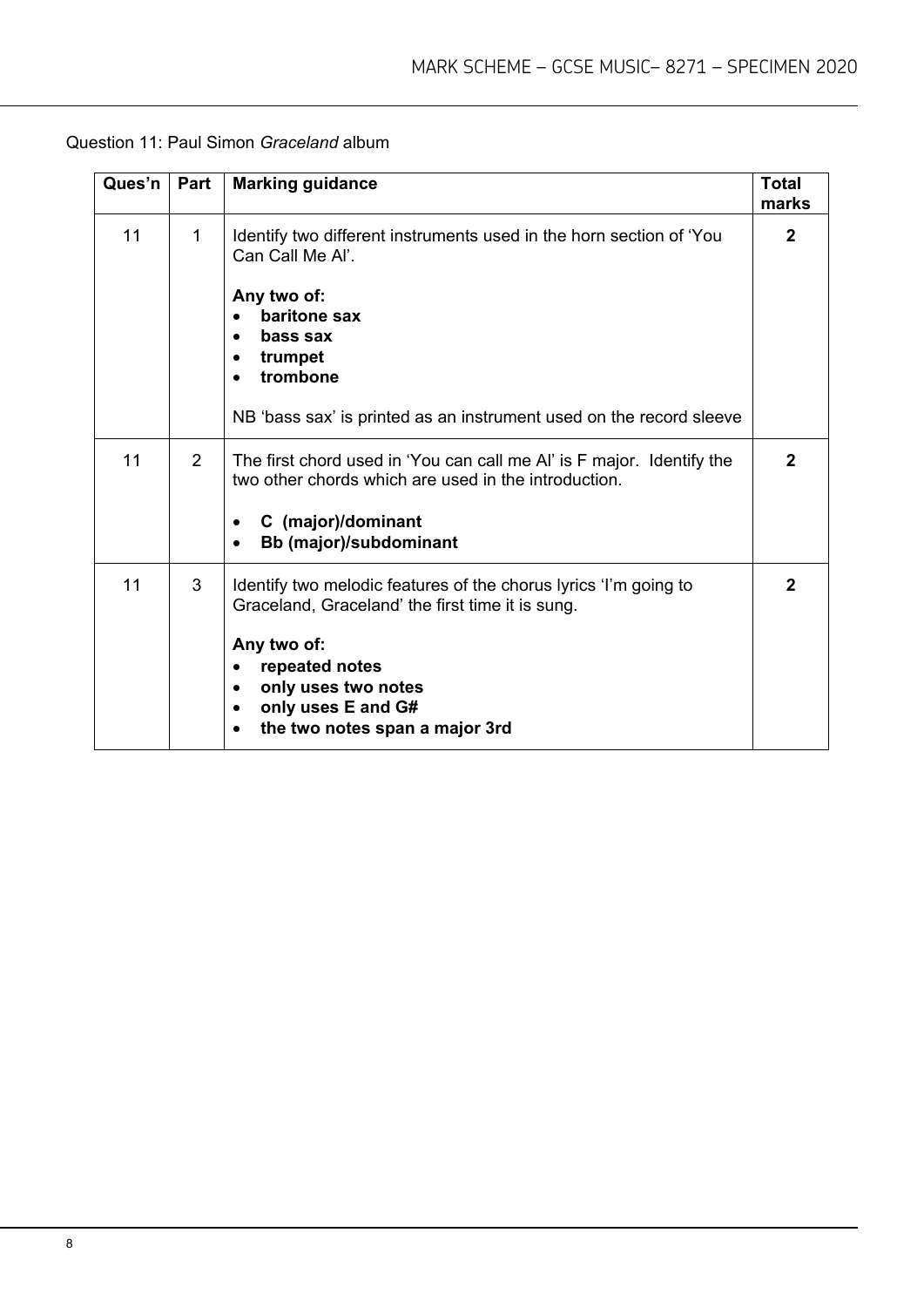| Part           | <b>Marking guidance</b>                                                                                                                                                                                                                                                                                                        | <b>Total</b><br>marks |
|----------------|--------------------------------------------------------------------------------------------------------------------------------------------------------------------------------------------------------------------------------------------------------------------------------------------------------------------------------|-----------------------|
| $\overline{4}$ | Explain how Paul Simon has used harmony, melody, texture and/or<br>structure in 'Diamonds on the Soles of Her Shoes'.<br><b>Harmony</b><br>Close harmony singing by Ladysmith Black Mambazo<br>Chordal harmonies also used by the horn section<br>Primary chords dominate the piece E A B and then F Bb C in the<br>modulation | 8                     |
|                | Tenor voice<br>Use of melismas<br>Scat singing is a feature<br>Lots of additional decoration eg bass player<br>Paul Simon is multitracked to add a descant above himself<br><b>Diatonic</b><br>Use of (some) monophony<br>(mostly) conjunct notes<br>(some) disjunct notes                                                     |                       |
|                | <b>Texture</b><br>Has many changes<br>Starts A cappella<br>Monophonic<br>Homophonic<br>Melody and accompaniment<br>Call and response<br><b>Structure</b><br>Sectional with some use of verse and chorus<br>Use of instrumental breaks<br>Use of an instrumental (guitar) hook                                                  |                       |
|                |                                                                                                                                                                                                                                                                                                                                | <b>Melody</b>         |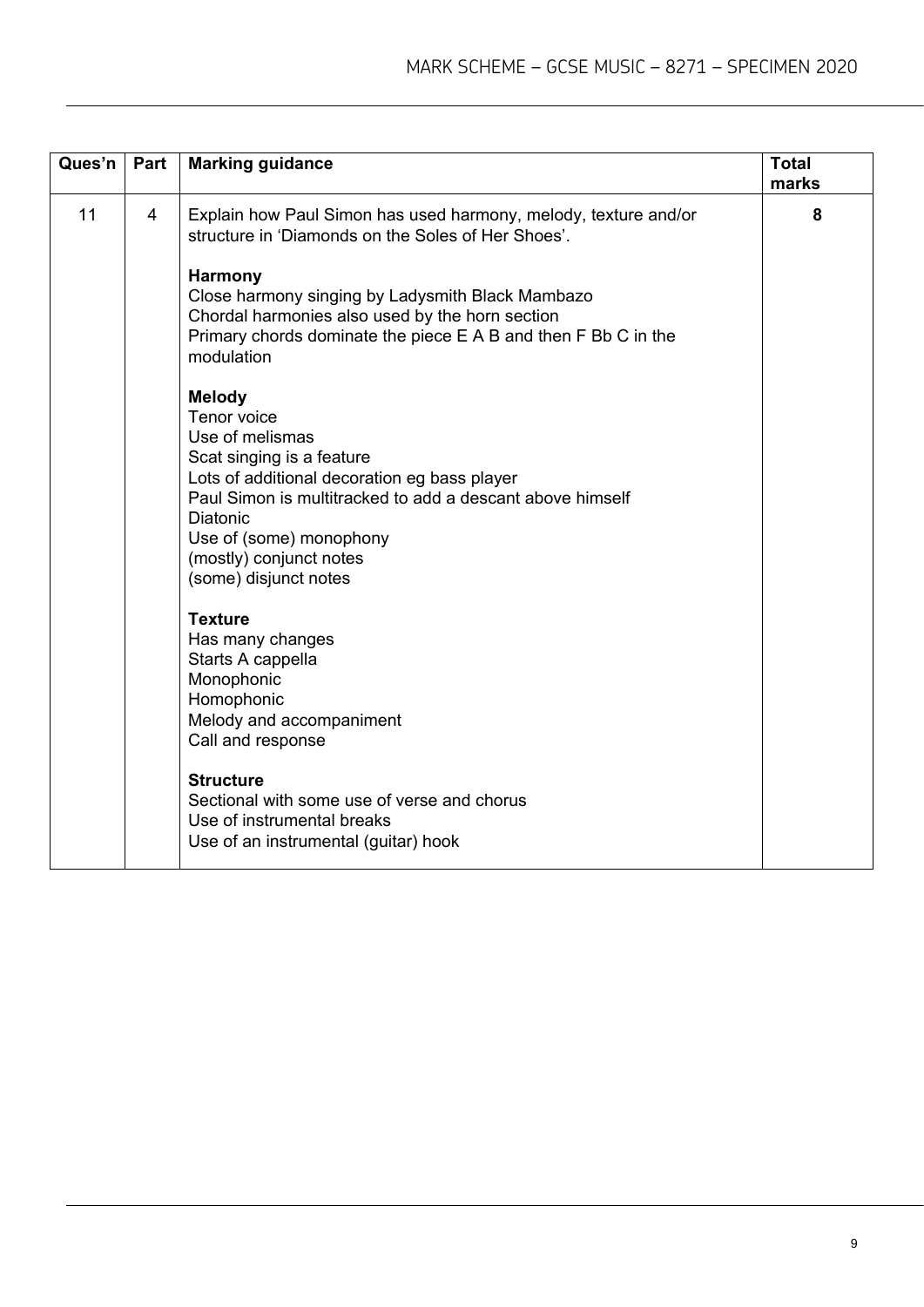Question 12: Zoltán Kodály: *Battle and Defeat of Napoleon* and *Intermezzo* from *Háry János.*

| Ques'n | Part           | <b>Marking guidance</b>                                                                                                                                                                                                                                                                                                      | Total<br>marks |
|--------|----------------|------------------------------------------------------------------------------------------------------------------------------------------------------------------------------------------------------------------------------------------------------------------------------------------------------------------------------|----------------|
| 12     | 1              | Identify two ways in which the timpani are used in the first section<br>up to the 'poco pesante' bar in Kodály's 'Intermezzo'.<br>Any two of<br>reinforce/elaborate cadence points<br>uses only two notes<br>$\bullet$<br>plays the tonic note (D)<br>plays the dominant note (A)<br>use of trill / roll<br>use of crescendo | $\mathbf{2}$   |
| 12     | $\overline{2}$ | Identify two instruments which have individual solos after the<br>change of key in Kodály's 'Intermezzo'.<br>Horn (in F)<br>$\bullet$<br><b>Clarinet (in Bb)</b>                                                                                                                                                             | 2              |
| 12     | 3              | Identify two different key signatures used by the strings in Kodály's<br>'Intermezzo'.<br>D minor (allow 1b)<br>(allow 2#s)<br><b>D</b> major<br>$\bullet$<br>Any order allowed                                                                                                                                              | 2              |